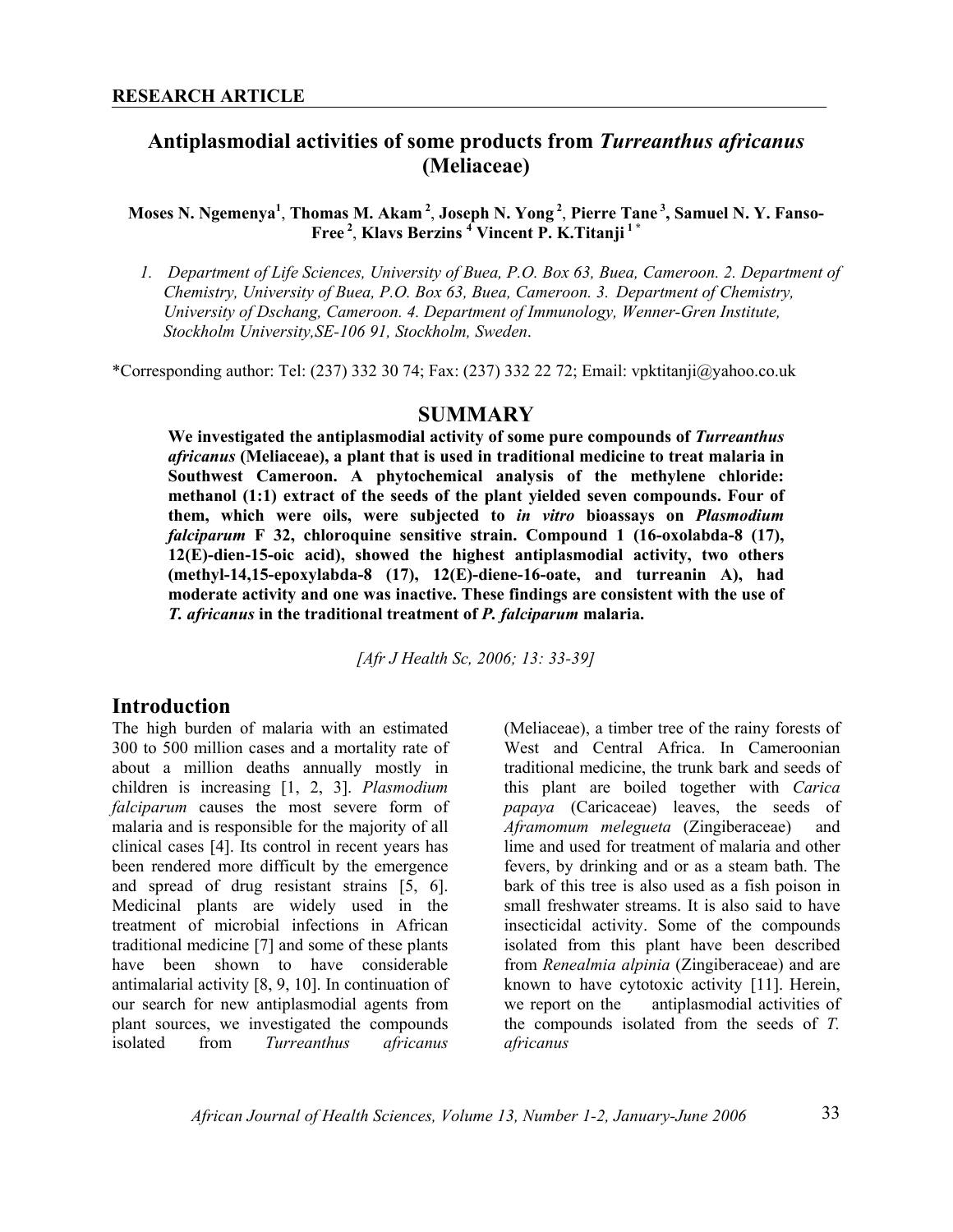# **Materials and Methods**

# *Plant Material*

The seeds of *T. africanus* were collected in Buea on the flanks of Mount Cameroon in August 2003, and authenticated by Mr. Ndive Elias, a Botanist of the Limbe Botanic Garden, Cameroon, where a voucher specimen was deposited.

#### *Extraction and Isolation*

The air- dried and coarsely ground seeds (3.5 kg) of *T. africanus* were defatted in hexane for 48 hours, followed by maceration in methylene chloride: methanol mixture (1:1) for 5 days. Filtration and concentration *in vacuo* on a rotary evaporator yielded 150 g of extract, which was subjected to vacuum liquid chromatography on

silica gel, eluting with a gradient of ethylacetate in hexane. This gave seven major fractions, which were variously purified by gel permeation through Sephadex LH-20  $(CH_2Cl_2$  and/or  $CH<sub>2</sub>Cl<sub>2</sub>/MeOH$ , and collecting 50 ml for each elution. Fraction 1 obtained by 10–15 % ethylacetate in hexane afforded 16-oxolabda-8 (17), 12(E)-dien-15-oic acid, **1** (22 mg), as an orange oil [11], while fraction 2 (20-25% ethylacetate in hexane) gave methyl-14, 15 epoxylabda-8 (17), 12(E)-diene-16-oate, **2** (150 mg), as a yellowish oil and turreanin A, **3** (100 mg)**,** as an orange oil, shown in Figure 1, [12,13].

 **Fig 1. Chemical structures of three of the four pure compounds isolated from** *Turreanthus africanus* 



#### *Preparation of Solutions*

The compounds were weighed (10 mg of each) and dissolved in 100 to 200 ul dimethylsulphoxide (DMSO) at 37° C overnight, then sterile gentamycin-free medium (RPMI 1640), was added to give stock solutions of 1 mg/ml final concentration. The stock solutions were sterile-filtered through 0.45 µm filter and stored in the dark at 4° C. Chloroquine diphosphate (1 mg/ml) was prepared similarly.

#### *Culture of the Malaria Parasite*

*Plasmodium falciparum* F32 strain (chloroquine–sensitive) originally obtained from

Tanzania was used in this study. This strain has been cultured and maintained in the Department of Immunology, Stockholm University, Sweden. The parasite was cultured by the candle jar

technique of Trager and Jensen [14], using malaria culture medium (MCM: 10.43 g RPMI 1640, 2 g NaHCO<sub>3</sub>, and 0.5 ml of 50 mg/ml Gentamycin, per litre of double distilled water, with 10% human serum), group  $O^+$  erythrocytes and incubated at  $37^\circ$  C. Synchronization and subculturing of the parasite were done as previously described [15] and synchonised cultures were used in the growth inhibition assay.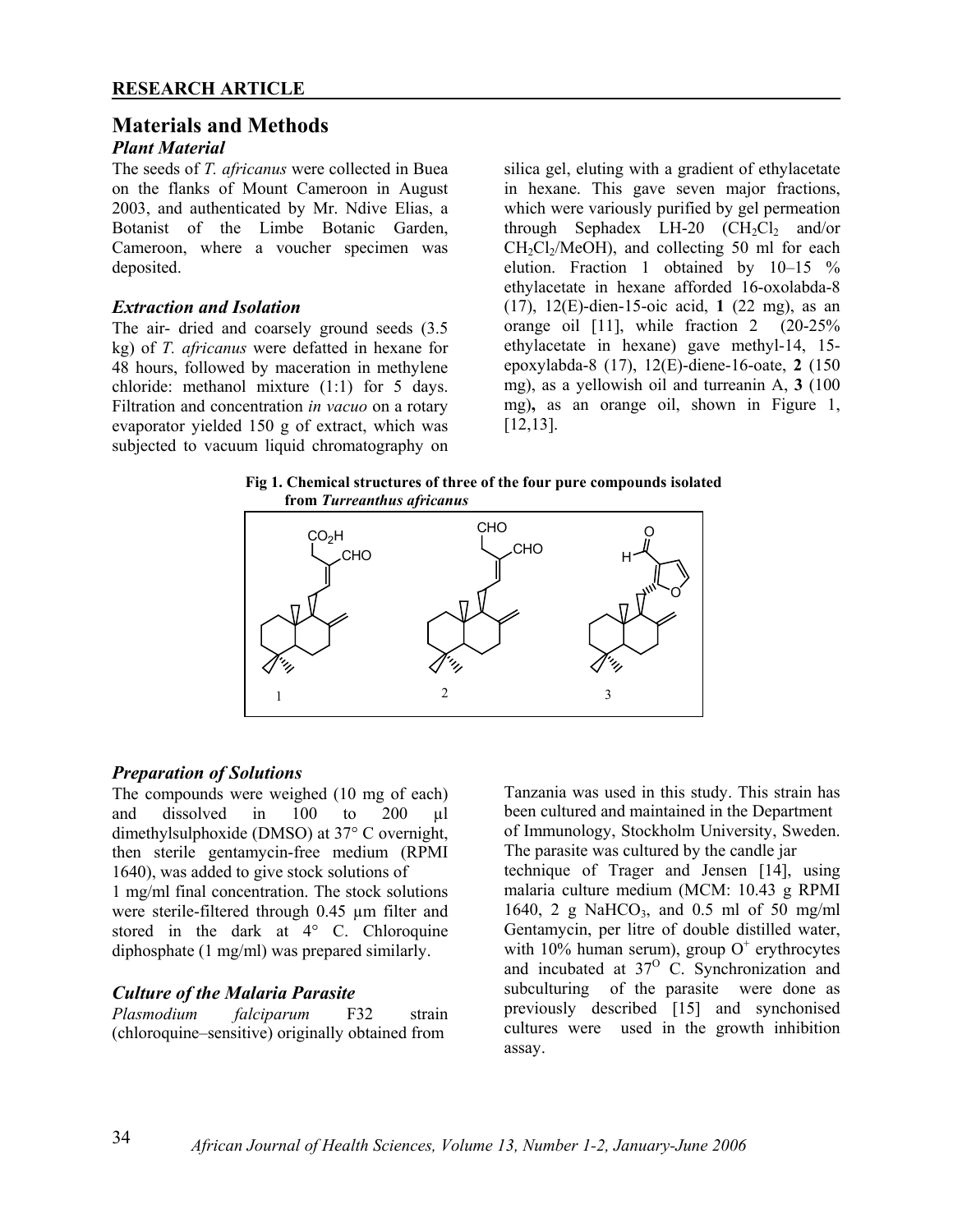## **RESEARCH ARTICLE**

#### *In Vitro Growth Inhibition Assay*

This was done as described with some modification [16]. 100 µl of sterile RPMI (gentamycin-free) was added in duplicate to all required wells in a 96 well flat-bottom plate (Costar, Corning, NY), 100 µl of extract solution was doubled diluted in the wells to give concentrations from 250 to 2 µg/ml. Chloroquine diphosphate was used as positive control (in the range  $0.016 - 0.025$   $\mu$ g/ml). DMSO was tested at 0.125% final concentration. Negative control (without extract) was included. 100 µl of 1% F32 parasitised blood was added to all the wells. The plate was incubated in a candle jar for 48 hours and the cells fixed on 8-well multi–test slides and infected erythrocytes (Ei) counted by fluorescence microscopy using acridine orange stain. The number of Ei in 25 microscopic fields (approximately 5000 erythrocytes) per well was counted (i.e. a total of 40,000 erythrocytes per test concentration). The percentage parasitaemia after incubation was calculated as  $(Ei \div 40,000)$  x 100. The percentage inhibition per concentration was calculated using the formula [17]:

 $[(\%$  parasitaemia in control wells - % parasitaemia of test wells)

 $\div$  (% parasitaemia of the control)] x 100

#### *Acute Toxicity Test*

The most active product, compound **1**, was tested for acute toxicity *in vivo* in 6N C57 BL mice (approximately 20 g body weight). The compound (60  $\mu$ g/g body weight of mouse > 2 x  $IC_{50}$ ) was injected intraperitoneally in each of six mice. DMSO (0.25% per gram body weight) was also tested in another group of mice. This test was conducted in accordance with the European Community guidelines [18].

#### *Statistical Analysis*

The experiment was done twice for the most active product (compound **1**, Figure 1), each concentration was tested in duplicate. The average percentage inhibition of invasion of the two experiments for each concentration is shown on Table 1. The Mann–Whitney test was used to test for significance in the inhibition of erythrocyte invasion by *P. falciparum* F32 at

each concentration of compound **1**, by comparing the eight average Ei values corresponding to the eight wells of the multi–test slide for each concentration with those of the control.

## **Results**

#### *Antiplasmodial Activity*

All the isolated compounds were tested on trophozoites. The average percentage inhibition of erythrocyte invasion by *P. falciparum* F 32 in the culture for the four compounds ranged from 16 to 77 % at the highest concentration of 62.5 µg/ml tested (Table 1). Compound **1** was the most active with an  $IC_{50}$  of 26  $\mu$ g/ml (Figure 2). The invasion of erythrocytes by the parasite was significantly reduced at each of the four concentrations of compound **1** tested relative to the control ( $p = 0.001$  to 0.002). The effect of compound **1** on erythrocyte invasion is illustrated in Figure 2. The negative control had a growth rate (parasitaemia) of close to three fold after 48 hours incubation  $(1.5 - 2.9\%)$ . We recorded an  $IC_{50}$  for chloroquine of approximately 0.02 µg/ml. DMSO did not inhibit parasite growth at the highest concentration  $(0.125\% \text{ w/v})$  used in this assay.

#### *Acute Toxicity Test: -*

No death was recorded in the three groups of six mice treated with compound **1**, DMSO and the untreated control respectively, during the seven days of the acute toxicity test. The physical activity of the treated mice was indistinguishable from the control.

# **Discussion**

The extracts prepared from the seeds of *T. africanus* (Meliaceae), yielded seven pure compounds. Four of them, which were oils, were subjected to an *in vitro* bioassay on *Plasmodium falciparum* F 32, chloroquine-sensitive strain. The highest activity was observed with Compound 1, with  $IC_{50}$  of 26  $\mu$ g/ml (Table 1). Compounds 2 and 3 showed lower antiplasmodial activities ( $IC_{50}$ : 51 and 60  $\mu$ g/ml respectively), while the fourth compound, TA3, was inactive. *T. africanus* is used to treat malaria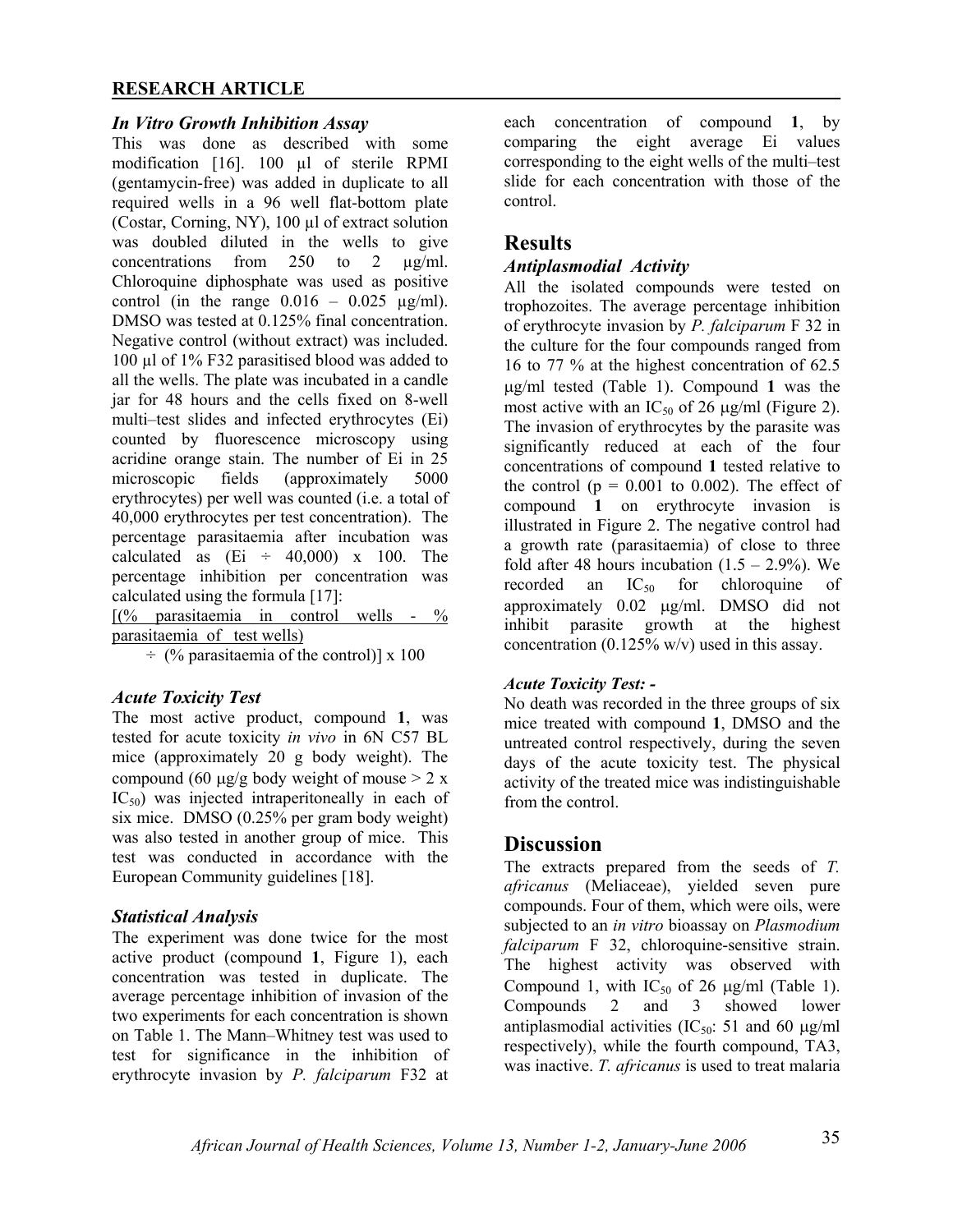#### **RESEARCH ARTICLE**

by people of the Bakweri ethnic group based in the Fako Division in the South West Province of

|                       | Compound        | <b>Concentration of compound</b><br>$(\mu g/mL)$ |              |            |          | Approximate<br>$IC_{50}$ |
|-----------------------|-----------------|--------------------------------------------------|--------------|------------|----------|--------------------------|
| $N^0$                 |                 |                                                  |              |            |          |                          |
|                       |                 | 62.5                                             | 31.25        | 15.125     | 7.8      | $(\mu g/mL)$             |
|                       |                 | <b>Inhibition of Invasion</b><br>$\frac{6}{6}$   |              |            |          |                          |
| 1                     | 1 <sup>b</sup>  | $76.8^\circ$                                     | $52.7^\circ$ | $42.8^{d}$ | $34.6^d$ | 26                       |
| 2                     | $\overline{2}$  | 54                                               | 13.3         | a          | $\rm{a}$ | 51                       |
| $\overline{3}$        | TA <sub>3</sub> | 16.6                                             | a            | a          | a        | $>>60$                   |
| $\overline{4}$        | 3               | 51.6                                             | 33.3         | 32.1       | 26.9     | 60                       |
| $\Omega$ and $\Omega$ |                 |                                                  |              |            |          |                          |

| Table 1. Inhibition of <i>Plasmodium falciparum</i> F 32 (trophozoite stage) invasion of erythrocytes |
|-------------------------------------------------------------------------------------------------------|
| by the four compounds isolated from T. africanus                                                      |

<sup>a</sup>Slides not counted due to very low inhibition observed at higher concentration.

<sup>b</sup>The four concentrations of compound 1 tested produced significant inhibition of erythrocyte invasion;

<sup>c,d</sup>Mann-Whitney statistical significance(p):  ${}^c p = 0.001$ ,  ${}^d p = 0.002$ 

Cameroon. The Bakweri people call it "mokomo" in their native tongue (Mokwe). We recorded an average  $IC_{50}$  of 0.02  $\mu$ g/ml for chloroquine  $(n = 10)$ , almost identical to the value (0.021 µg/ml) recorded by Muregi et al against chloroquine-sensitive *P. falciparum* K39, isolated from a Kenyan patient [9], using the <sup>3</sup>H-hypoxanthine incorporation method. This demonstrates the reliability of the fluorescence microscopy technique that was used in this study. On this basis, the  $IC_{50}$  of compound 1 is high when compared with chloroquine  $(IC_{50} =$  $0.02 \mu g/ml$ ) The results show that the individual products present in *T. africanus* have weak antiplasmodial activity. In the traditional medicine practice of the Bakweris, the trunk bark and seeds of this plant are boiled together with *Carica papaya* leaves, the seeds of *Aframomum melegueta* and lime and used for treatment of malaria. The results serve as evidence that at least there is some antimalarial activity which supports the claim of traditional medicine practitioners and users that the plant is active against malaria. The acclaimed

effectiveness of the stem bark against malaria in traditional use is likely as a result of the combined effect of the different compounds present in it together with the antimalarial effects of the other plants used in conjunction with it. Bhat and Surolia [19] showed that the petroleum ether extracts of the rind and pulp of *Carica papaya* had  $IC_{50}$ s of 15.19 and 18.09 µg/ml respectively against *P. falciparum* FCF 2, a local Indian strain; the methanol and water extracts gave  $IC_{50}$ s above 100 µg/ml. We have recorded an IC50 of 52.5 µg/ml for *Carica papaya* leaves against *P. falciparum* F 32. Labdanes from *Aframomum latifolium* and *Aframomum sceptrum* of the Zingiberaceae family showed a modest *in vitro* activity against a chloroquine-sensitive *Plasmodium falciparum* strain [20]. *Aframomum melegueta* of the same family has been shown to have antipyretic, analgesic, anti-tussive and anti-hepatoxic actions [21]; inhibits prostaglandin synthesis [22]; and has antibacterial and antifungal activity [23, 24] but apparently has not been extensively investigated for antimalarial activity. It is likely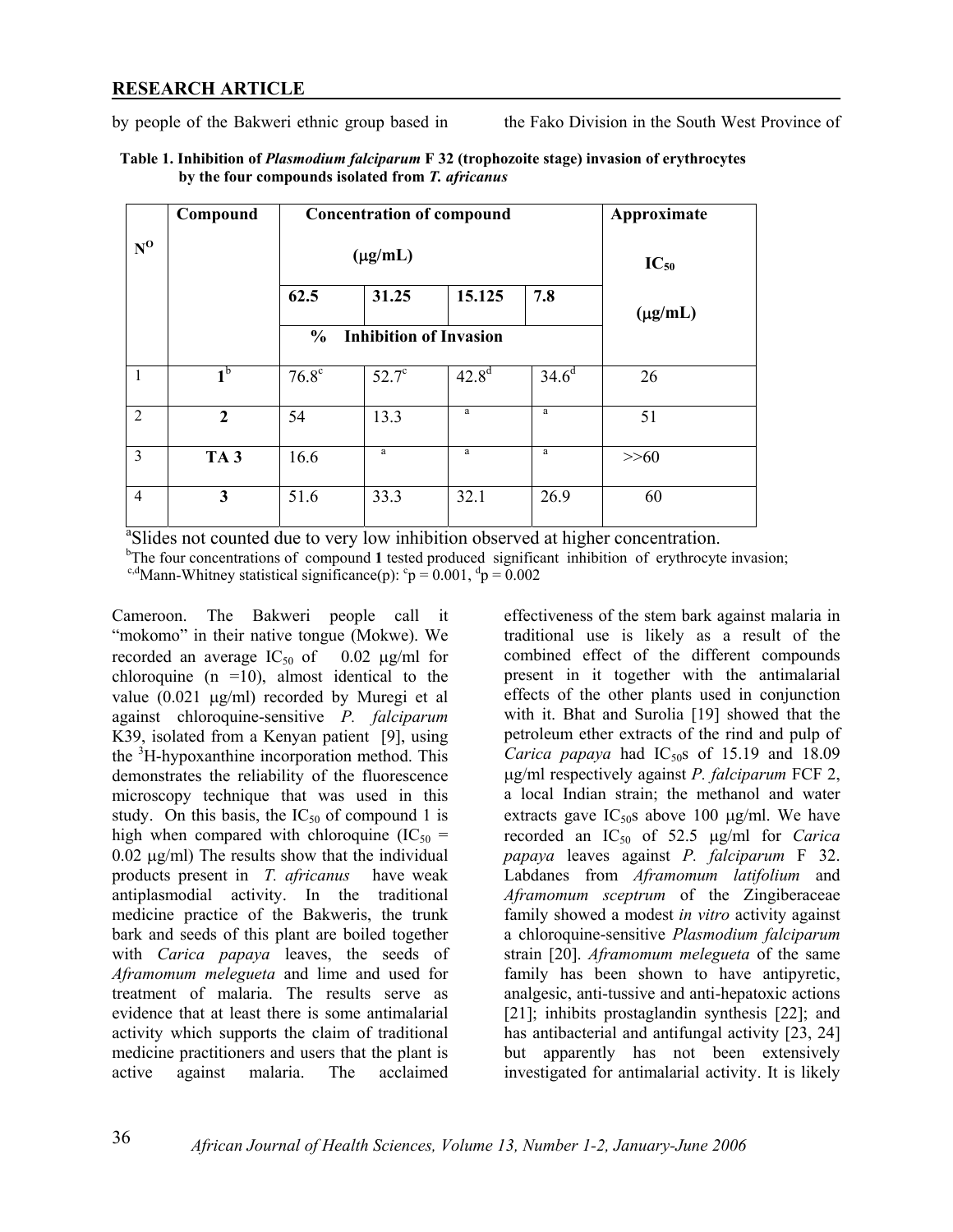#### **RESEARCH ARTICLE**

that these plants used traditionally together with *T. africanus* contribute to the observed antimalarial activity, however this combined effect and its clinical efficacy remains to be demonstrated experimentally. Figure 2 shows a dose-related inhibition of erythrocyte invasion suggesting that compound **1** may be acting on a

specific target in the *Plasmodium* parasite. At each of the four concentrations of compound **1** there was a significant reduction of erythrocyte invasion relative to the control ( $p = 0.001$  to 0.002 from 62.5 to 7.8 µg/ml respectively).





Concentration of Compound 1 (µg/ml)

Compound **1** is known to be cytotoxic *in vitro*  [11], but the compound did not show any acute toxicity in mice at greater than twice its  $IC_{50}$  per gram body weight (60 µg/g body weight). However a more extensive toxicity study is required to better assess the safety of the compound. From the above findings, compound **1** is the most active component from *T. africanus* probably acting in an additive mode or in synergy with the other compounds present in it and in the other plants with which it is combined in traditional use. *In vivo* biotransformation of compound 1 and the other compounds may produce intermediates that may be more active against the malaria parasite

compared to the *in vitro* activity but this also remains to be demonstrated.

#### **Conclusion**

The results show that *T. africanus* has weak antiplasmodial activity, which probably when combined with other antiplasmodial plants (*C. papaya* and *A. melegueta*) results in an enhanced antimalarial effect which is exploited in the traditional medicine of the Bakweris as an alternative to standard treatment for clinical malaria.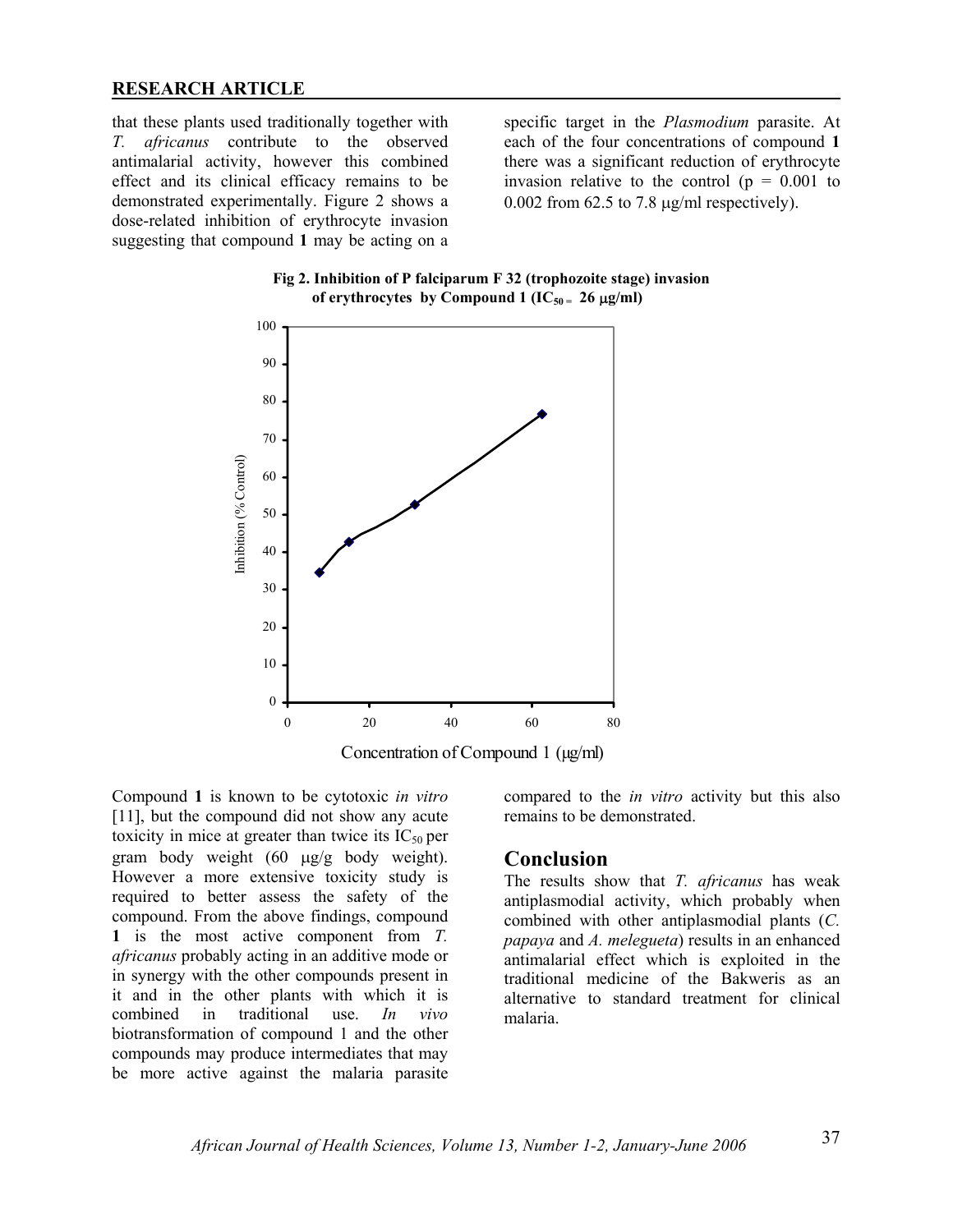# **Acknowledgements**

This work was supported by funds provided by IPICS, Uppsala University, Sweden (Project CAM 01), and the University of Buea Staff Development Grant  $N^{\Omega}$  FS/CHM/2001/2. Ahmed Bolad and Halima Balogun of the Department of Immunology, Stockholm University, assisted technically.

# **References**

- 1. Shealy CN: A review of WHO, 1996. World malaria situation in 1993, part I. *Weekly Epidemiological Record*. **71**:17-22.
- 2. Greenwood B and Mutabingwa T. Malaria in 2002. *Nature*. 2002; **415**: 670-672.
- 3. Biagini GA, O′Neill PM, Nzila A, Ward SA and Bray PG. Antimalarial chemotherapy: young guns or back to the future? *Trends in Parasitology*. 2003; **19**: 479- 487.
- 4. Miller LH, Baruch ID, Marsh K and Doumbo O K. The pathogenic basis of malaria. *Nature*. 2002; **415**: 673-679.
- **5.** Basco LK and Ringwald P. Molecular epidemiology of malaria in Yaounde, Cameroon. VI. Sequence variations in the *Plasmodium falciparum* dihydrofolate reductase–thymidylate synthase gene and *in vitro* resistance to pyrimethamine and cycloguanil. *American Journal of Tropical Medicine and Hygiene.*2000**; 62:** 271-276.
- 6. Bloland PB. *Drug resistance in malaria*.2001;WHO/CDS/CSR/DRS/2001/4
- **7.** Abayomi Sofowora. Medicinal Plants and Traditional Medicine in Africa. Ibadan: Spectrum Books Limited, 1993, pp 9-25.
- 8. Ancolio C, Azas N, Mahiou V, Ollivier E, Di Giorgio C, Keita A, Timon- David P, and Balansard G. Antimalarial activity of extracts and alkaloids from six plants used in traditional medicine in Mali and Sao Tome*. Phytotherapy Research.* 2002; **16**: 646-9.
- 9. Muregi FW, Chhabra SC, Njagi EN, Lang'at-Thoruwa CC, Njue WM, Orago AS, Omar SA and Ndiege IO. *In vitro* antiplasmodial activity of some plants used in Kisii, Kenya against malaria and their chloroquine potentiation effects. *Journal of Ethnopharmacology*.2003; **84**: 235-9.
- 10. Bidla G, Titanji VP, Joko B, Ghazali GE, Bolad A, Berzins K. Antiplasmodial activity of seven plants used in African folk medicine. *Indian Journal of Pharmacolology*. 204; **36**: 245-246.
- 11. Zhou B, Baj NJ, Glass TE, Malone S, Werkhoven MCM, van Troon F, Jan D, Wisse H and Kingston DGI. Bioactive labdane diterpenoid from *Renealmia alpinia*  (Zingiberaceae) collected from Suriname rainforest. *Journal of Natural Products.*1997; **60**: 1287-1293.
- 12. Kimbu SF, Ngadjui BT, Sondengam BL, Njimi TK, Conolly JD and Fakunle CO. A new Labdane diterpenoid from the seeds of *Aframomum daniellii*. *Journal of Natural Products*. 1987; **50**: 230-231.
- 13. Tane P, Akam MT, Tsopmo A, Ndi CP and Sterner O. Two labdane diterpenoids and a seco-tetranortriterpenoid from *Turreanthus africanus*. *Phytochemistry*. 2004; **65**: 3083- 3087.
- 14. Trager W and Jensen JB. Human malaria parasites in continuous culture. *Science*.1976; **193**: 673-675.
- 15. Ljungström I, Perlmann H, Schlichtherle M, Scherf A, Wahlgren M, eds. Methods in Malaria Research MR4 / ATCC Manassas: Virginia, 2004 pp 1-3.
- 16. Wåhlin B, Wahlgren M, Perlmann H, Berzins K, Björkman A, Patarroyo ME and Perlmann P. Human antibodies to a *M*r 155,000 *P. falciparum* antigen efficiently inhibit merozoite invasion. *Proceedings of the National Academy of Science, USA.* 1984; **18**: 7912-7916.
- 17. Ahmed Bolad. Thesis: Antibody responses in P. falciparum malaria and their relation to protection against the disease. Wenner-Gren Institute, Stockholm University, Stockholm: Sweden, 2004 paper I, pp7.
- 18. *EEC Directive of 1986; 86/609/EEC*. Council Directive 86/609/EEC of 24 November 1986 on the approximation of laws, regulations and administrative provisions of the Member States regarding the protection of animals used for experimental and other scientific purposes.